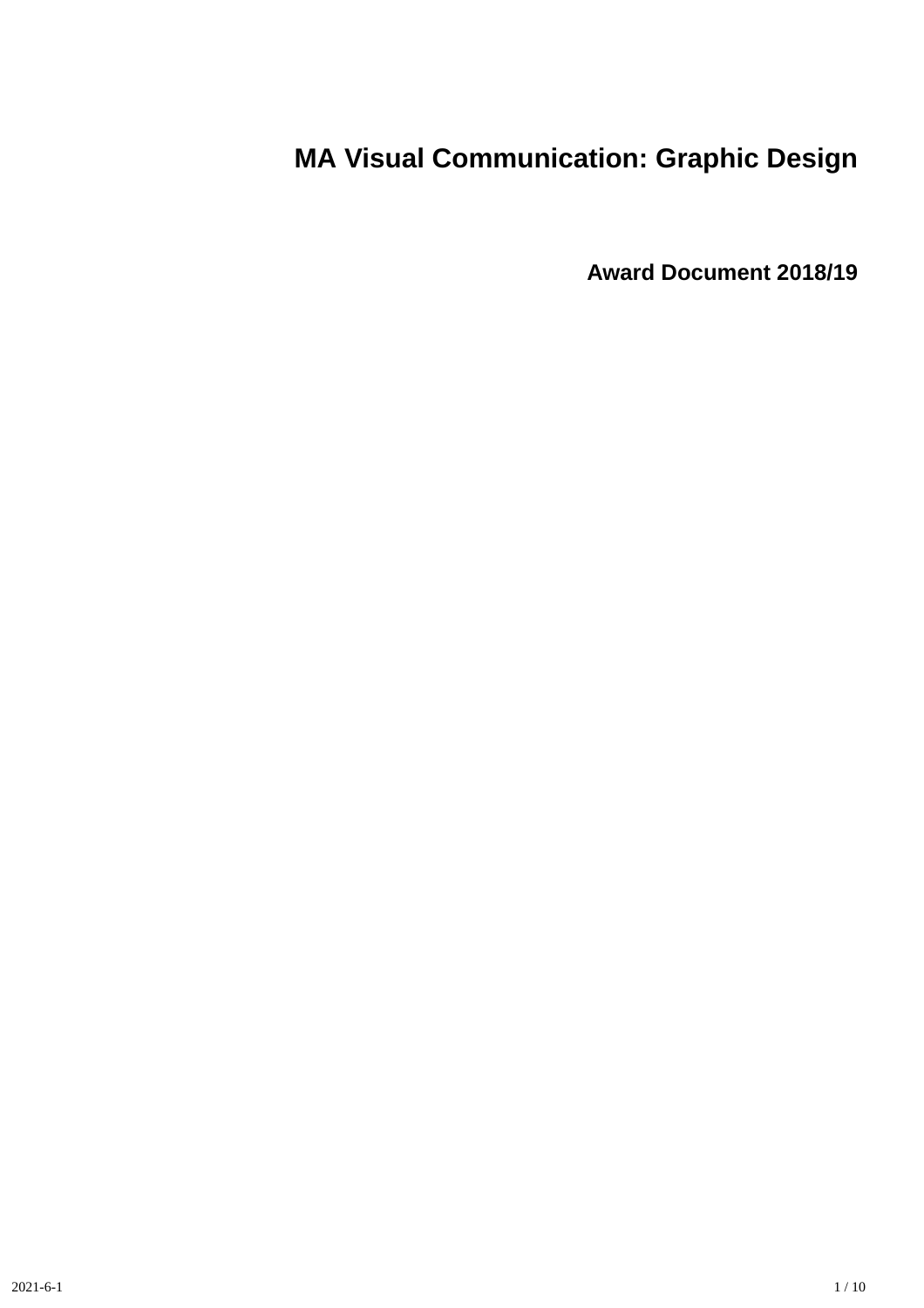# **Course Map - MA Visual Communication: Graphic Design**

|                                                                      | Stage 1                                                               |                                                                         |
|----------------------------------------------------------------------|-----------------------------------------------------------------------|-------------------------------------------------------------------------|
| Study Block 1                                                        | Study Block 2                                                         | Study Block 3                                                           |
| AD720<br><b>Research Practice</b><br>Compulsory<br>(20 credits)      | AD740<br><b>Creative Futures</b><br>Compulsory<br>(20 credits)        | AD750<br><b>Independent Major Project</b><br>Compulsory<br>(60 credits) |
| <b>VCG710</b><br><b>Visual Grammar</b><br>Compulsory<br>(40 credits) | <b>VCG730</b><br><b>Design Practice</b><br>Compulsory<br>(40 credits) |                                                                         |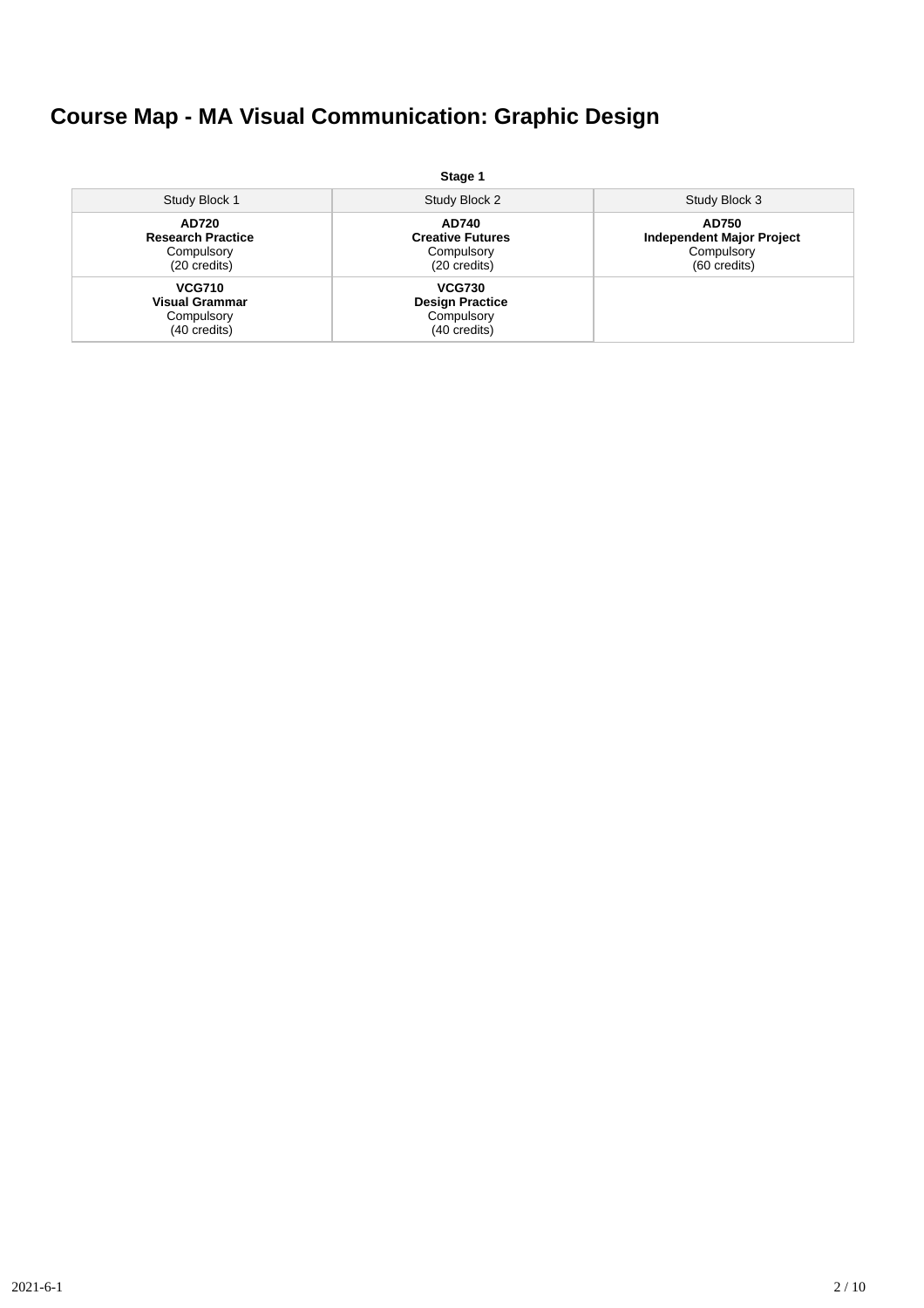# **General Course Information**

| <b>Status</b>                                                              | Approved                                                                                                                                                                                                                    |
|----------------------------------------------------------------------------|-----------------------------------------------------------------------------------------------------------------------------------------------------------------------------------------------------------------------------|
| <b>Qualification (course type)</b>                                         | Postgraduate Course                                                                                                                                                                                                         |
| <b>Course Title</b>                                                        | MA Visual Communication: Graphic Design                                                                                                                                                                                     |
| Intermediate Qualification(s)                                              | PG Dip, PG Cert                                                                                                                                                                                                             |
| <b>Awarding Institution</b>                                                |                                                                                                                                                                                                                             |
| <b>Location of Delivery</b>                                                | OFF CAMPUS (DISTANCE OR BLENDED LEARNING)                                                                                                                                                                                   |
| <b>Duration of course</b>                                                  | 1 years                                                                                                                                                                                                                     |
| <b>Professional, Statutory and</b><br><b>Regulatory Body Accreditation</b> |                                                                                                                                                                                                                             |
| <b>Accreditation Renewal Date</b>                                          |                                                                                                                                                                                                                             |
| <b>UCAS Code</b>                                                           |                                                                                                                                                                                                                             |
| <b>Relevant External</b><br><b>Benchmarking</b>                            | Art & Design (2017) - QAA<br>$\bullet$<br>Master's Degree Characteristics Statement (2015) - QAA<br>٠<br>Enterprise and entrepreneurship education: Guidance for UK Higher<br>$\bullet$<br>Education providers (2012) - QAA |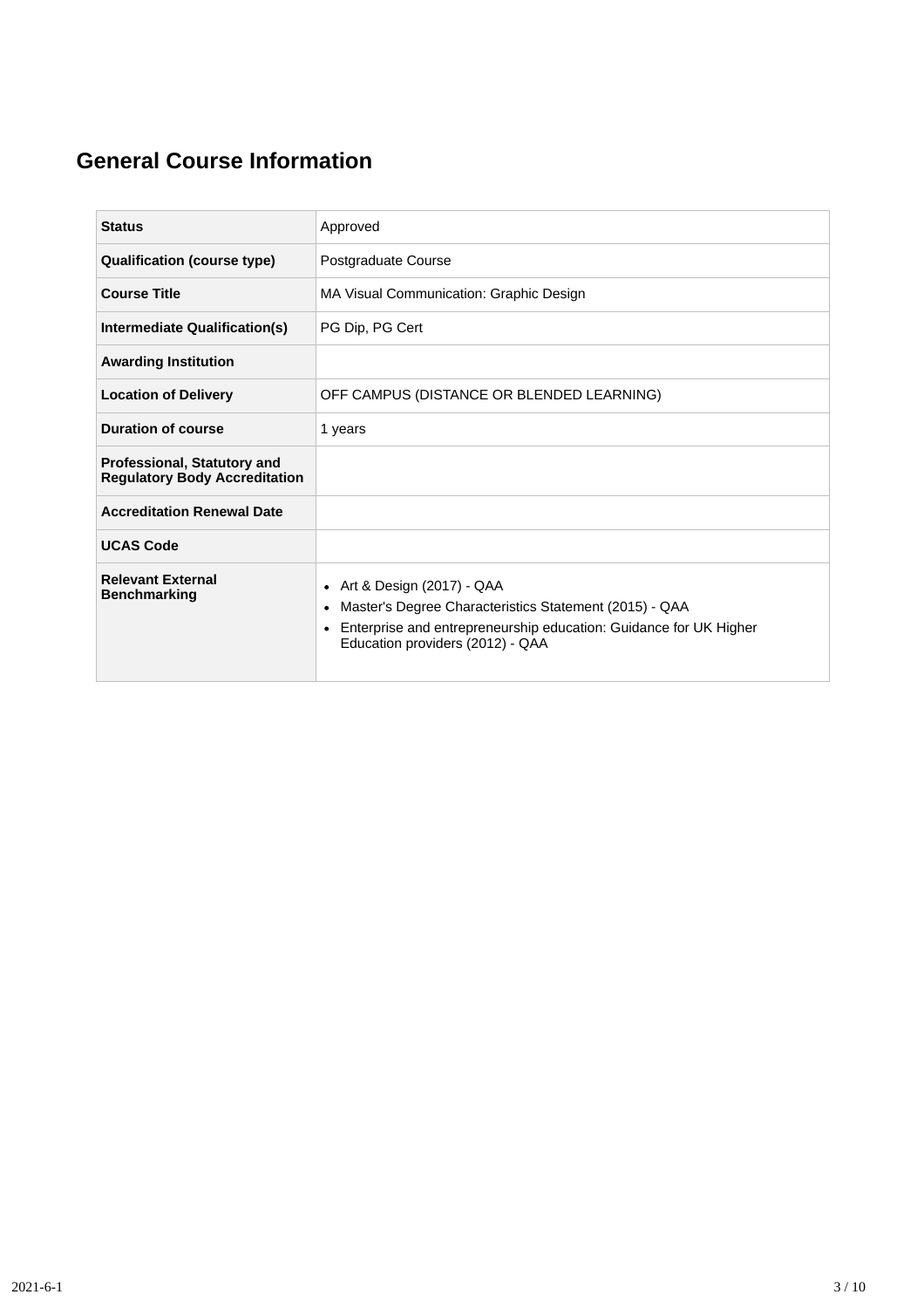# **Course Aims**

#### **Entry requirements**

For entry onto our Master's programmes at CSVPA we recognise a wide variety of qualifications and/or relevant experience. We encourage applications from people of all ages, backgrounds and cultures, with demonstrable experience and interest in their subject whom we believe will benefit from study at postgraduate level.

The minimum entry qualifications for our MA programmes are:

- A good BA (Hons) degree or equivalent qualification in art or design or a closely related subject.
- A portfolio demonstrating appropriate skills, research and prior experience of the subject.
- A Personal Statement that tells us about you, your approach to practice, and your ambitions and aspirations for the future.

All portfolios and applications will be approved by the Head of Department or relevant Course Leader. Where possible, we will invite you to meet us through an informal interview online or in person.

Applications without the qualifications or disciplinary background identified above but who demonstrate relevant experience, necessary skills and intellectual achievement needed to succeed on the course will be considered on an individual basis. Equivalent experience should be evidenced with a professional CV. In some cases students may be required to complete a Graduate Diploma or Pre-Master's before progressing onto MA programmes.

The minimum level of attainment required for admission onto a programme in the Postgraduate regulations is a score of 6.5 overall with a minimum of 5.5 in each component of the British Council IELTS Academic English Test, or equivalent.

Please follow the links below for additional information on our entry requirements along with the specific requirements of the course as well as information on fees and funding.

<http://www.csvpa.com/art-and-design/ma-art-design/course-details/entry-requirements.htm#menu>

<http://www.csvpa.com/art-and-design/ma-art-design/course-details/about.htm#menu>

<http://www.csvpa.com/art-and-design/ma-art-design/course-details/fees.htm#menu>

<http://www.csvpa.com/art-and-design/ma-art-design/course-details/student-finance.htm#menu>

**MA Visual Communication: Graphic Design** at CSVPA is a flexible studio-based and student-centred programme designed to develop the professional skills and creative expertise needed for a career in graphic communication design and related fields today.

Throughout the 12-month programme based in our central Cambridge studios, you will advance your specialist knowledge of your chosen area of communication design as well as find inspiration and exciting new directions by experimenting with methods, materials and processes that help develop your own style and approach. Set and selfinitiated projects will help refine essential design skills needed for typographic and editorial design, advertising, corporate branding and packaging, information design, motion graphics, and web, interface and interaction design. As well as refining your knowledge of fundamental principles and traditional print and screen-based skills necessary for future careers in commercial work, you will be supported to explore the expanded field of contemporary graphic design, including motion graphics, digital and interactive design, UX and information design, interface design and user-centred approaches. You will be encouraged to apply your design thinking to critical and socially-oriented projects that challenge established conventions and roles. Building on collaborative and social engagement projects in SB1, through reflection on professional responsibilities and the ethics of visual communication in the digital and postdigital world, in SB2 you will be encouraged to explore the possibilities offered by immersive, 3D or multi-platform digital and/or experiential environments in which graphic design is encountered by diverse audiences and users today.

Past students have worked on diverse projects including participatory installations; social campaigns; interactive design including app design for language learning, self-help and mental health, charity campaigning, and fashion retail experience; holographic and augmented reality; artificial learning; and digital experience for interior design.

In addition to facilities and expertise offered at CSVPA, students have been supported to collaborate with technology experts in Cambridge including engineers at University of Cambridge, Cambridge Makespace, as well as local digital printing industries.

Core expertise is supplemented with targeted workshops from Visiting Lecturers working in contemporary design, including industry professionals in VS/UX/IXD, motion graphics and branding, and TV. Workshops and live briefs have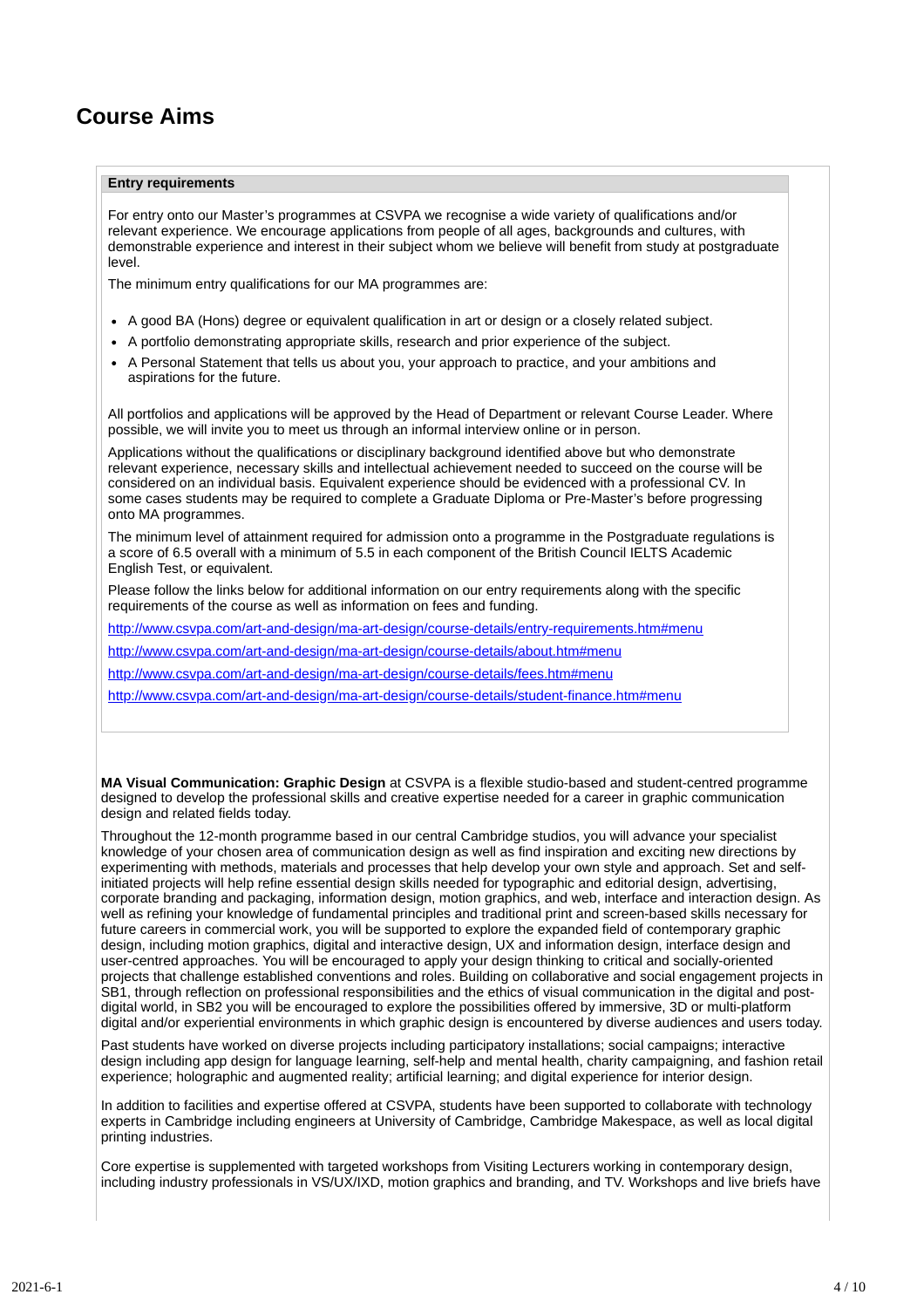in the past been led by Elana Jeeaoo, Senior Visual Designer, Ustwo; creative agency The District; David Tang, Lead Designer at NBC Universal; and Tom Meredith, Creative Director of *ELLE* magazine.

You will develop the research skills at the heart of the design process and be introduced to current thinking in critical design practice to help you develop your own voice and locate your own practice within relevant theoretical, ethical, technological and global contexts.

Practical knowledge is enriched through lectures and seminars that explore questions of design authorship, and historical and theoretical positions on graphic communication and visual storytelling as an essential site of meaning in the 21<sup>st</sup> century.

Opportunities for internships or mentoring within the programme help you make industry contacts, build your CV, and prepare you for future work in a creative agency or studio by giving you experience of working within a professional creative environment. Workshops and talks from Visiting Lecturers from industry provide professional insight and career advice. Support for professional practice will give you the confidence to network, build your personal brand and presence online, identify opportunities for freelance work, and refine an impressive and distinctive portfolio.

Our inter-disciplinary staff team are available to support all students across our postgraduate programmes, giving you the flexibility to work across the field of communication design in order to build a professional portfolio that demonstrates both core skills and creative flair. As well as refining your expert knowledge of the language and methods of communication design, our staff can support you to develop additional skills in animation and moving image, illustration or photography to realise a variety of final outcomes and ambitions.

#### Local-Global

We celebrate the 'local', encouraging our students to engage with Cambridge's historic surroundings, home to one of the most dynamic student communities in the world. Located in one of the UK's top ten hotspots for technology and creative entrepreneurship, our students take advantage of opportunities offered by expertise in the city's universities and the region's Silicon Fen, forging collaborations that link creative arts practice to the design and technology industries on their doorstep—as evidenced in previous MA projects in interactive digital design and holographic experience, education, and fashion technology and materials.

At the same time we are an international community with staff and students from all over the world: we work together to develop both our home and international students as the informed and responsible graduates that will be tomorrow's global citizens. Induction activities and cross-disciplinary collaborative projects embed our shared values, professional responsibilities and ethical behaviours from the start. Throughout our postgraduate programmes we work together to build the foundations of a solid and supportive community of practice, actively sharing the diversity of our experience and knowledge while building lasting international networks for the future.

#### Resources:

All students on our MA programmes have access to a wide range of resources to support the hybrid nature of contemporary practice across art and design. Resources include wood and metal 3D workshops; wet dark room and digital suites; drawing studio; live performance studio; studio facilities for product, fashion and portrait photography; industrial sewing machines and Gerber technology; industry-standard software including Adobe Creative Suite and Maxon Cinema 4D.

#### **Educational Aims:**

The course provides students with the experience and expertise to pursue career possibilities in the expanding creative industries and cultural sector in the UK and worldwide across the field of graphic and communication design, art and creative direction, digital media and interactive design, branding, visual marketing and digital content production.

Career advice is embedded throughout the programme. Teaching and Learning is provided by a team of experienced HE staff and supported by Visiting Lecturers in practice and/or industry, working in the fields of graphic design, promotional branding and media, illustration, animation, and design research.

Industry-set briefs give students experience of responding to live briefs, and have included briefs set by a digital design and branding agency, a motion graphics/tv company, and magazine and media organisation.

1:1s provide students with advice on preparing for careers, while visiting speakers share their own career histories and advice on getting into relevant industries. Workshops enable students to develop professional skills necessary for their chosen careers. Visiting Lecturers have included a Creative Director from *ELLE* magazine; interactive media and digital app designer; digital illustrator; digital content producer.

Our embedded work placements encourage students to research and identify a variety of opportunities in the creative industries and field of communication design, including editorial design, graphic design, creative direction, art direction and advertising.

The programme's emphasis on self-directed learning, research-informed practice, and the development of advanced research skills and methodologies prepares students for the pursuit of further study and research degrees at postgraduate level.

Previous graduates of CSVPA's MA programmes have gone on to careers in freelance fashion photography, art direction and styling; in-house and freelance graphic and web design; illustration; teacher training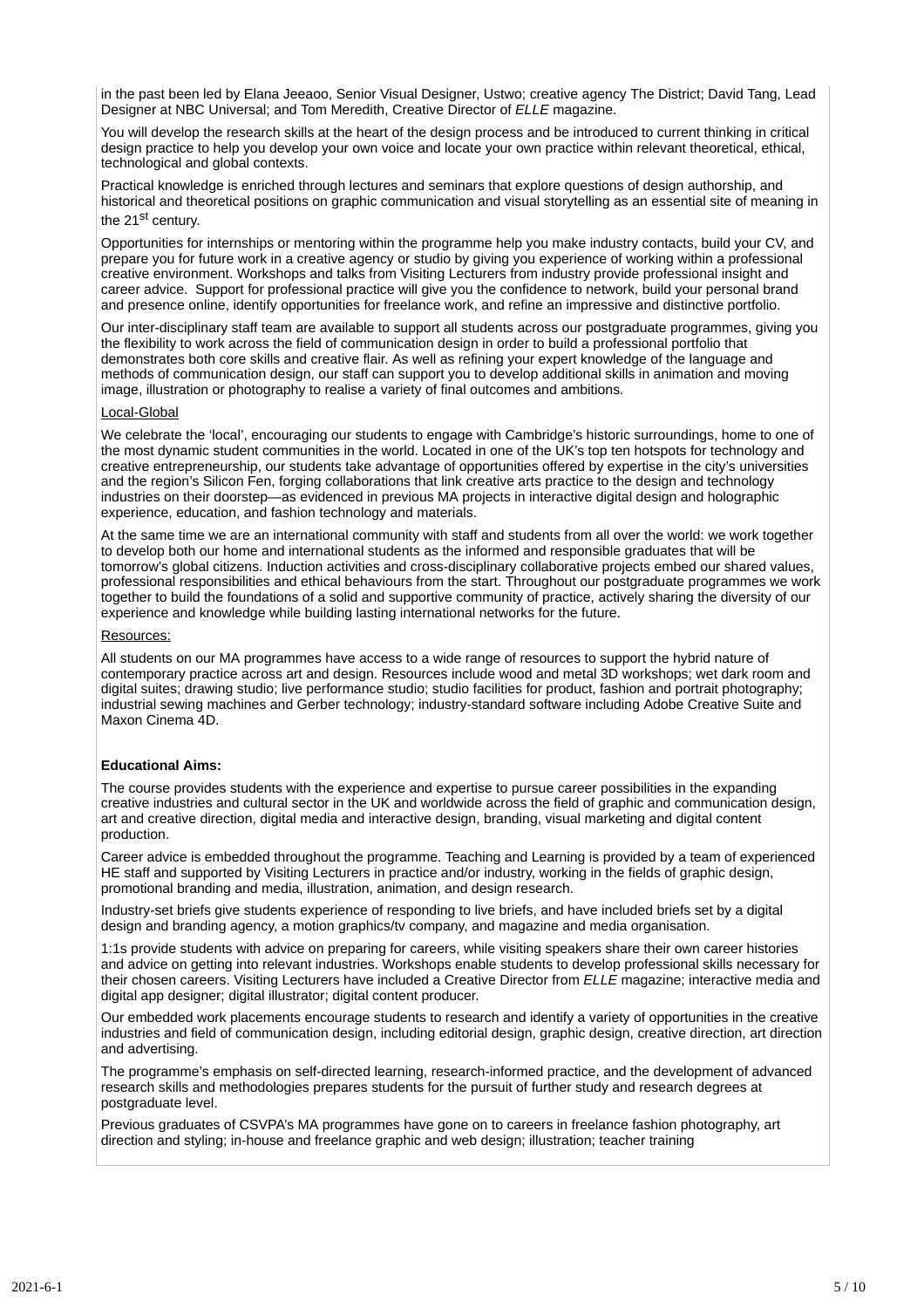### **Course specific employability skills**

### **Career/future study opportunities**

The course provides students with the experience and expertise to pursue career possibilities in the expanding creative industries and cultural sector in the UK and worldwide across the field of graphic and communication design, art and creative direction, digital media and interactive design, branding, visual marketing and digital content production.

Career advice is embedded throughout the programme. Teaching and Learning is provided by a team of experienced HE staff and supported by Visiting Lecturers in practice and/or industry, working in the fields of graphic design, promotional branding and media, illustration, animation, and design research.

Industry-set briefs give students experience of responding to live briefs, and have included briefs set by a digital design and branding agency, a motion graphics/tv company, and magazine and media organisation.

1:1s provide students with advice on preparing for careers, while visiting speakers share their own career histories and advice on getting into relevant industries. Workshops enable students to develop professional skills necessary for their chosen careers. Visiting Lecturers have included a Creative Director from *ELLE* magazine; interactive media and digital app designer; digital illustrator; digital content producer.

Our embedded work placements encourage students to research and identify a variety of opportunities in the creative industries and field of communication design, including editorial design, graphic design, creative direction, art direction and advertising.

The programme's emphasis on self-directed learning, research-informed practice, and the development of advanced research skills and methodologies prepares students for the pursuit of further study and research degrees at postgraduate level.

Previous graduates of CSVPA's MA programmes have gone on to careers in freelance fashion photography, art direction and styling; in-house and freelance graphic and web design; illustration; teacher training

# **Structure of Course Delivery**

#### *Course Structure*

**MA Visual Communication: Graphic Design** is delivered over one calendar year for full-time students. You will study for three Study Blocks. Each block consists of 12 teaching weeks plus 3-4 assessment weeks.

Study Block 1 invites you to build your knowledge of the essential skills in graphic communication design. After a diagnostic and exploratory induction, in the module **Visual Grammar** you will undertake a series of individual and collaborative projects that help you strengthen your knowledge of the fundamental principles of graphic design, develop your own creative and visual language, and explore and try new methods and materials both traditional and digital, through projects that explore formats across typography, editorial design, branding and motion graphics. You will make connections to the history and theory of graphic communication to reflect on the critical importance of visual communication in the 21<sup>st</sup> century. This is supported by **Research Practice,** in which you will develop the advanced research skills necessary for postgraduate study, and apply them in practical projects that explore the historical and contemporary landscape of design and help you to build a critical framework in which to locate yourself and your developing practice.

Study Block 2 looks ahead, and is designed to prepare you for your future in professional practice. In **Design Practice,** you will be supported to respond to professional and live briefs, building confidence to identify your own area of focus and the development of your own self-initiated project that deepens expertise and maps an area of future interest. Your position as an emerging practitioner will be strengthened through **Creative Futures**, in which you will work with other MA students to explore the critical, technological, environmental, geo-political and ethical issues that impact on contemporary creative practice—and the ways in which artists and designers today are responding to the challenges we face today, while speculating about what tomorrow may bring.

As part of this module you will have the opportunity apply for an internship (including competitive internships offered by our partner Hearst Magazines UK). Alternatively, you will identify and approach an industry mentor, or design and develop a professional or industry-facing project around your own emerging practice.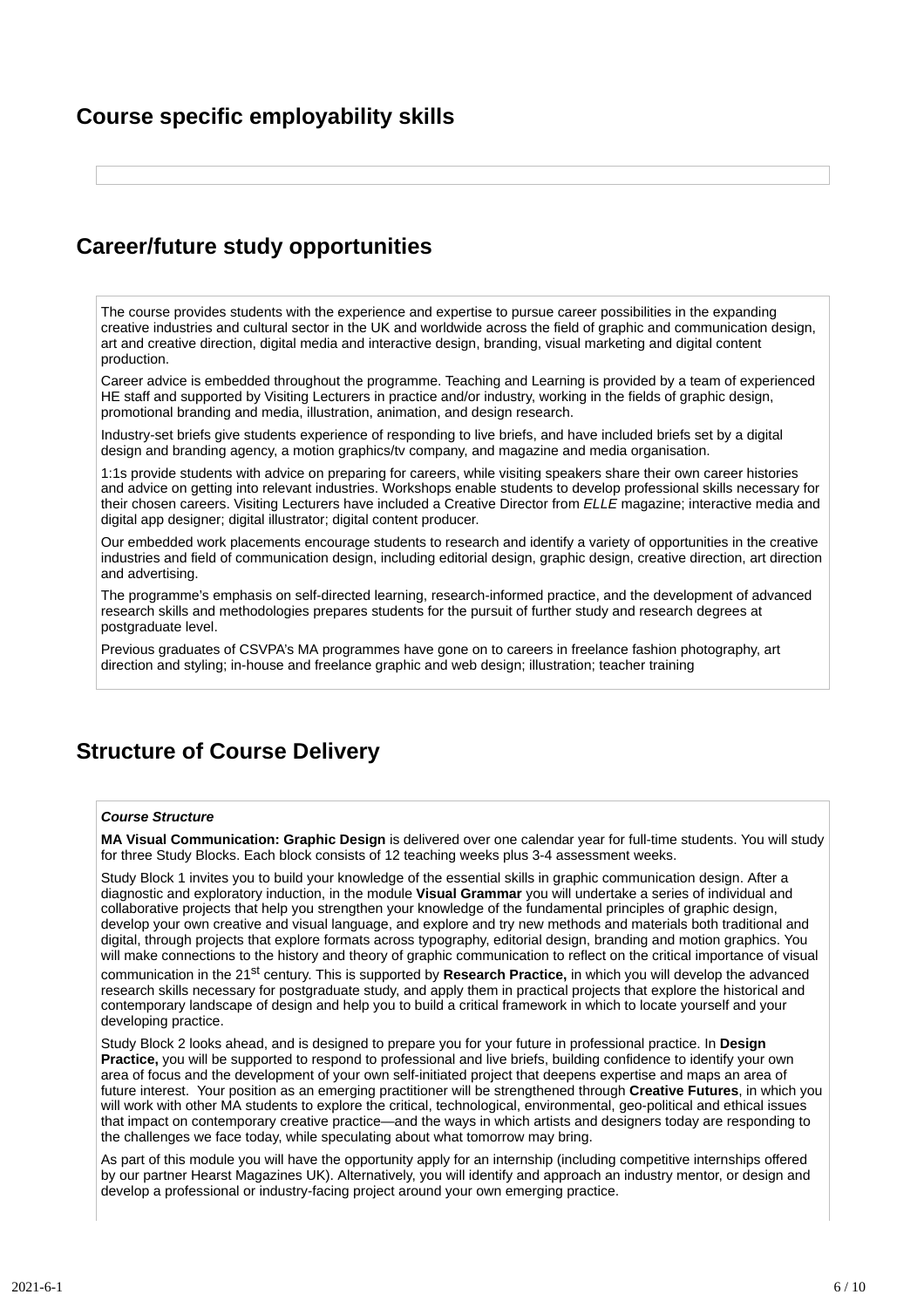By building on your engagement with the contemporary professional practice of your discipline and the exploratory projects you have completed, you will have the confidence to design and develop a proposal for your final **Independent Major Project**, to be realised in Study Block 3.

Over the summer term you will focus on an independent research-based project that gives you the freedom to take your practice in your own individual direction. You will lead the project—but you will be guided and supported every step of the journey, with regular group seminars, 1:1 tutorials and technical support to deliver your final outcome. You will continue to chart your progress in your ongoing Critical Reflection Journal, and your final project will be supported by an analytical and critical report that puts it into relevant critical context. You will also be supported in perfecting a professional portfolio.

The MA culminates in a group show where you will consider the professional and public presentation of your **Independent Major Project**, working together to design and promote an event that celebrates the end of your studies —and marks the next step into an exciting creative future.

### **Course Assessment Strategy**

Our MA programmes at CSVPA use both formative assessment and summative assessment to support students' success.

**Formative assessment** (assessment for learning) provides opportunities for students to identify their strengths and weakness, and focus on areas to work on. Formative assessment is carried out throughout the programme, and is an integral part of weekly seminars, tutorials and review of portfolio and reflective journals. Formative feedback and developmental 'feedforward' is delivered through regular peer review, group crits and 1:1s, as well as more formally at the end of projects. Key skills of self-reflection, communication and interpersonal abilities are developed through these sessions that are both tutor and progressively student-led. All students are required to present, listen and feed back to their peers. Formative assessment within each module provides guidance, direction and support as individual approaches to project work are developed towards the submission for summative assessment at the completion of each module. Feedback provided is designed to guide deep understanding of student's individual progress against the aims of each module—and the course in general. All students are required to keep an ongoing log of all feedback as part of the reflective journals, and submit this in support of project work at assessment points.

**Summative assessment** is carried out at the end of each module and is based on the extent to which the student has met the module Learning Outcomes; comments, indicative grades mapped against assessment criteria and developmental feedback is provided alongside the numerical grade. Summative assessment is intended to identify what has been learned (assessment of learning) and therefore assessed marks count toward the module grade awarded. The assessment strategy and criteria are clearly described in every written brief and mapped appropriately to the module Learning Outcomes. Assessment criteria are additionally communicated at each project briefing and mid-point review.

Assessment for the MA takes many forms. For all modules, a portfolio of assessment is required, that may consist of a number of different elements that record and measure student engagement with teaching and learning activities. Portfolio assessments are designed to be holistic in order to encourage deep learning and in recognition of the independent learning necessary at MA-level.

**Portfolio of assessments.** A portfolio of assessment is a body of work created in response to the learning activities undertaken throughout a module, and demonstrates engagement with, and fulfilment of module and course Learning Outcomes. As a body of work it records and reflects a wide variety of skills, tasks and abilities that present a holistic view of student engagement, offering a developmental record of learning, and a platform for further study.

A portfolio of assessment may include:

- Practical creative project outputs and visual summaries
- Evidence of exhibitions or presentations
- Proposals for future research
- Evidence of primary and secondary research
- Concept, mood and research boards
- Technical dossiers
- Reflective journals
- Design development work
- **Sketchbooks**
- Written context or project reports
- Oral presentations
- Critical essays